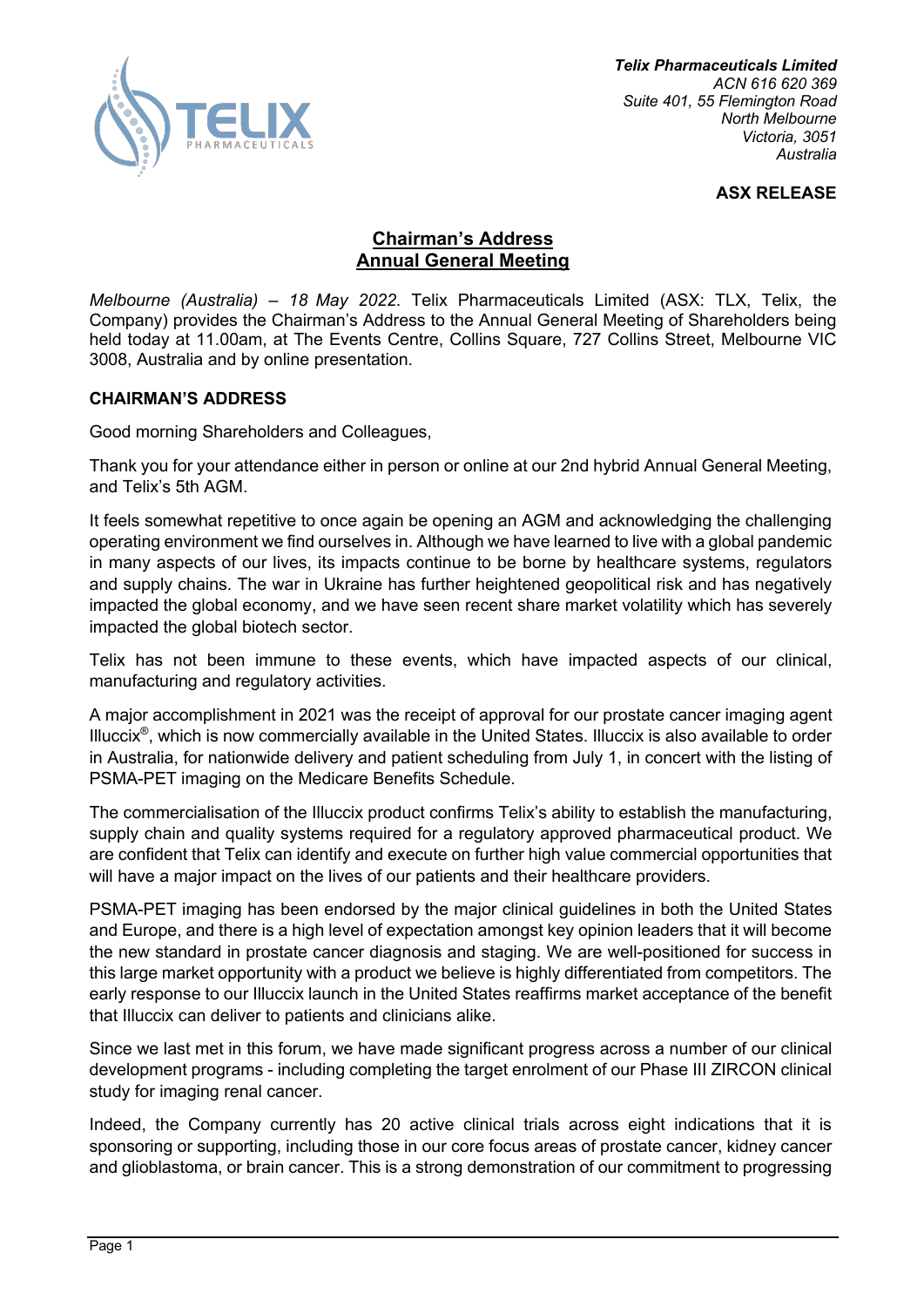the Company's pipeline. It also reflects the high level of interest shown by clinical partners who are collaborating with Telix.

In January we completed a \$175M placement to institutional investors. This capital raising, conducted following the FDA's approval of Illuccix, has provided us with the funds to accelerate the development and advancement of multiple assets in our therapeutic pipeline. It also enables us to invest in a pipeline of additional products that will define the Telix of the future.

This capital raise was a de-risking event for the company and its importance is clear given current market uncertainty. Telix now has the balance sheet to both execute its programs for the TLX250 renal diagnostic product and TLX101 glioblastoma imaging product; and advance the prostate, renal and glioblastoma therapeutic products towards regulatory approval submissions. We believe these activities will create new value for the Company over the next three years.

As you may know, Telix entered the ASX200 in February this year. This marks a new phase in the Company's growth and development and we are cognizant of the greater expectations of stakeholders with respect to governance issues – which include environmental, social and governance aspects.

In our most recent Annual Report we published both the outcomes of an ESG materiality assessment undertaken in Q4 2021 and a dashboard for action for 2022 and beyond to outline priority areas relevant to Telix's strategic objectives and our stakeholders.

We believe Telix's approach will give us competitive advantage, particularly with respect to environmental management and access to medicine. Our ESG ethos is aligned with the Company's values and aspirations to drive positive change for patients, deliver value to shareholders, and build a sustainable business which will create future value.

In line with our governance principles the Board continues to ensure that it has the right mix of skills, diversity and independence. Accordingly, I am pleased to welcome MS Tiffany Olson to her first AGM as Non-Executive Director of the Company.

Tiffany has a proven track record in commercial leadership in the radiopharmaceutical industry and appropriately now brings U.S. representation to the Board. Tiffany will be addressing the AGM shortly.

At this time I would like to acknowledge the contribution of Mr Oliver Buck who retires from the Board at the end of this Meeting. In his five years of dedicated service, Oliver's technical expertise and industry knowledge has been invaluable. I speak for the whole Board when I say that we have appreciated his insightful and energetic contribution to our deliberations.

My thanks go to all of my fellow Directors for their commitment to the Company. A Chairman could not have more collegiate and engaged colleagues over the past year.

A special thanks is due to Dr Christian Behrenbruch, his executive team and Telix's employees all across the globe for the substantial achievements in the 2021 financial year.

Telix has delivered some remarkable outcomes for a company of its size over the past five years. As you will know, it is one of the very few ASX-listed life science companies to have a pharmaceutical product approved by the FDA.

The Company acknowledges and is grateful for the support of the Australian Government through the R&D tax incentive scheme which enables Telix to reinvest back into its R&D programs. We also recognise the value both to Telix and the broader Australian life sciences and manufacturing industries gained through the modern manufacturing initiative that Telix is participating in with local partners, GMS and Monash. Investment into advanced manufacturing is an important issue for both major parties in the current Australian Federal election, with Australian innovation and industry set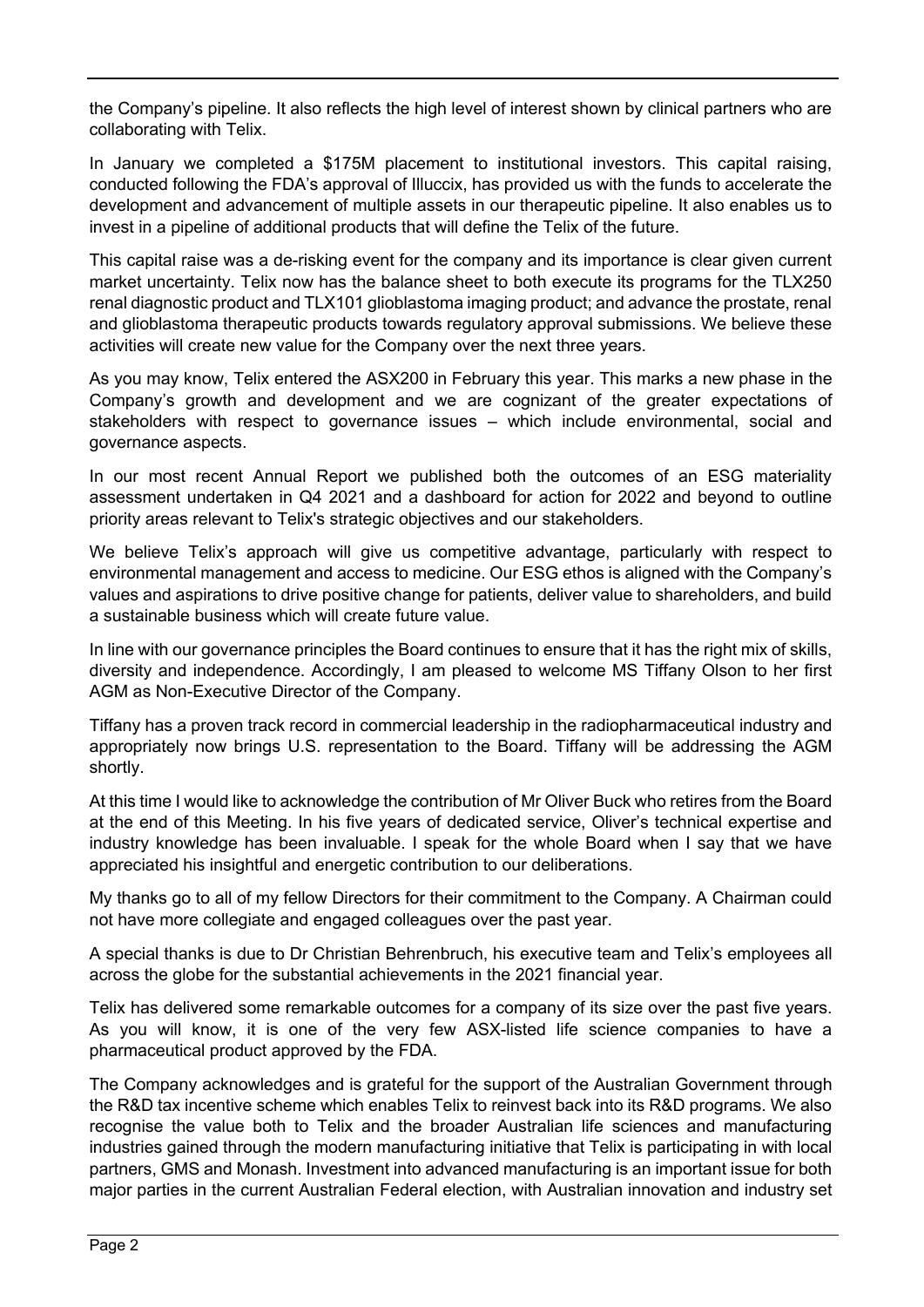to benefit from this commitment. Telix has strong industry ties including with the Australian Nuclear Science and Technology Organisation, or ANSTO, and looks forward to building on these relationships as Telix continues to grow.

In conclusion may I thank you, our shareholders, for your support in 2021 and again in 2022.

The Board and all employees recognise that you have financially enabled Telix to achieve the commercial and clinical progress I have reported on today, and have set us up for the further development of our diagnostic and therapeutic pipeline.

#### **About Telix Pharmaceuticals Limited**

Telix is a biopharmaceutical company focused on the development and commercialisation of diagnostic and therapeutic products using Molecularly Targeted Radiation (MTR). Telix is headquartered in Melbourne, Australia with international operations in Belgium, Japan, Switzerland, and the United States. Telix is developing a portfolio of clinical-stage products that address significant unmet medical need in oncology and rare diseases. Telix is listed on the Australian Securities Exchange (ASX: TLX). For more information visit www.telixpharma.com and follow Telix on Twitter (@TelixPharma) and LinkedIn.

Telix's lead product, gallium-68 (<sup>68</sup>Ga) gozetotide (also known as <sup>68</sup>Ga PSMA-11) iniection. has been approved by the U.S. Food and Drug Administration (FDA),<sup>1</sup> and by the Australian Therapeutic Goods Administration (TGA).2 Telix is also progressing marketing authorisation applications for this investigational candidate in Europe<sup>3</sup> and Canada.<sup>4</sup>

#### **Telix Investor Relations**

Ms. Kyahn Williamson Telix Pharmaceuticals Limited SVP Corporate Communications and Investor Relations Email: kyahn.williamson@telixpharma.com

*This announcement has been authorised for release by Dr. Christian Behrenbruch, Managing Director and Group Chief Executive Officer.*

#### Legal Notices

*This announcement may include forward-looking statements that relate to anticipated future events, financial performance, plans, strategies or business developments. Forward-looking statements can generally be identified by the use of words such as "may", "expect", "intend", "plan", "estimate", "anticipate", "outlook", "forecast" and "guidance", or other similar words. Forward-looking statements involve known and unknown risks, uncertainties and other factors that may cause our actual*  results, levels of activity, performance or achievements to differ materially from any future results, levels of activity, *performance or achievements expressed or implied by these forward-looking statements. Forward-looking statements are based on the Company's good-faith assumptions as to the financial, market, regulatory and other considerations that exist and affect the Company's business and operations in the future and there can be no assurance that any of the assumptions will prove to be correct. In the context of Telix's business, forward-looking statements may include, but are not limited to, statements about: the initiation, timing, progress and results of Telix's preclinical and clinical studies, and Telix's research and development programs; Telix's ability to advance product candidates into, enrol and successfully complete, clinical studies, including multi-national clinical trials; the timing or likelihood of regulatory filings and approvals, manufacturing activities and product marketing activities; the commercialisation of Telix's product candidates, if or when they have been approved; estimates of Telix's expenses, future revenues and capital requirements; Telix's financial performance; developments relating to Telix's competitors and industry; and the pricing and reimbursement of Telix's product candidates,* 

<sup>1</sup> ASX disclosure 20 December 2021.

<sup>2</sup> ASX disclosure 2 November 2021.

<sup>3</sup> ASX disclosure 10 December 2021.

<sup>4</sup> ASX disclosure 16 December 2020.